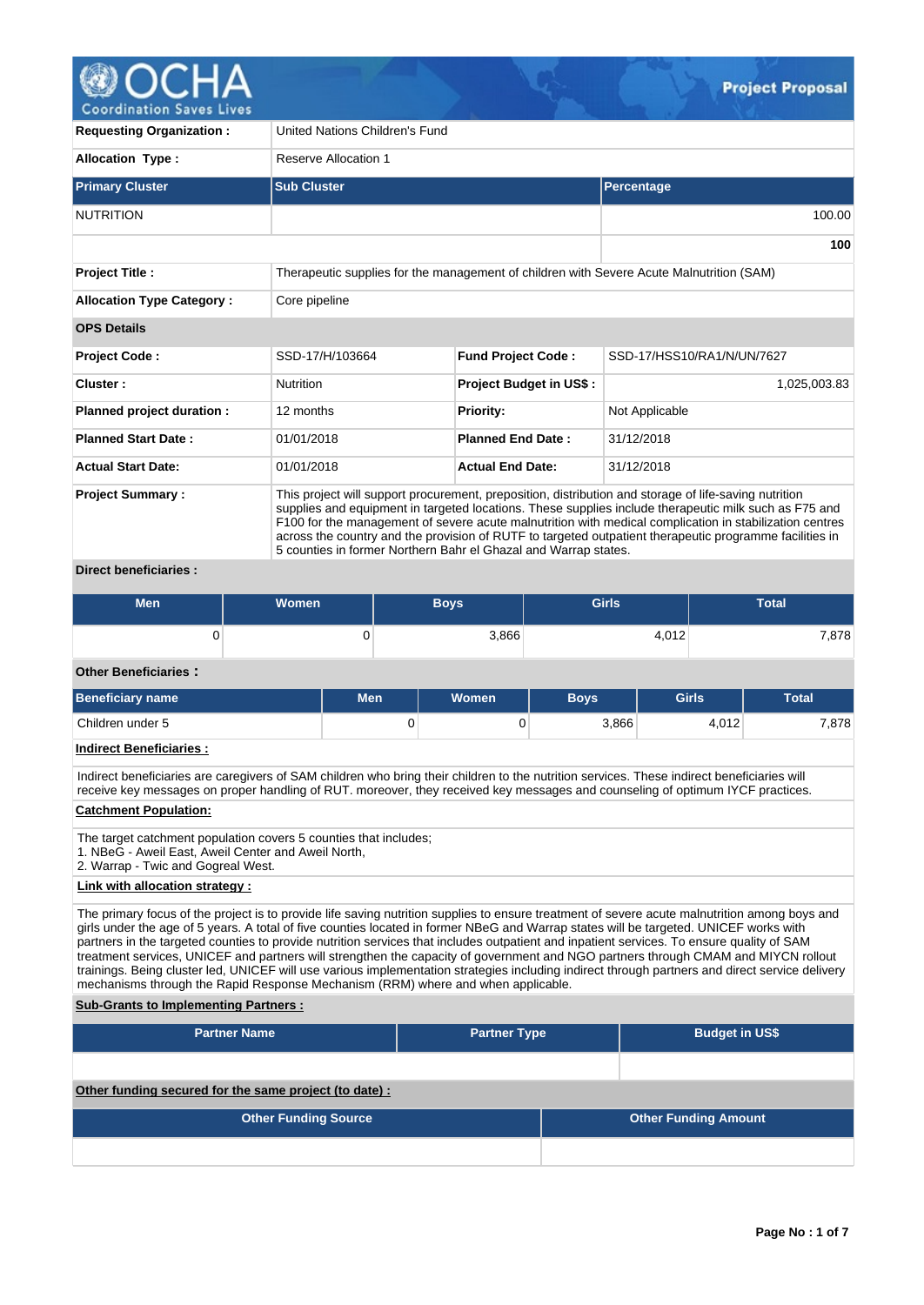## **Organization focal point :**

| <b>Name</b>    | <b>Title</b>              | Email               | <b>IPhone</b>      |
|----------------|---------------------------|---------------------|--------------------|
| Joseph Senesie | OIC, Chief of Nutrition   | jsenesie@unicef.org | +211915270076      |
| Angela Agriep  | Human Resource<br>Manager | aagriep@unicef.org  | 00 211 915 269 465 |

# **BACKGROUND**

## **1. Humanitarian context analysis**

As per the recent IPC report (September 2017), 6 million people (56% of the total population ) estimated to be severely food insecure, on top of which 40,000 are in Catastrophe (IPC Phase 5) and 2 million are facing Emergency (IPC Phase 4) food insecurity. Post-harvest gains in October-December 2017 are expected to reduce the number of severely food insecure people to 4.8 million (45% of the total population), with 25,000 in IPC Catastrophe phase. However, an anticipated earlier than normal start of the lean season will result in an estimated 5.1 million (48% of the total population) people being classified as severely food insecure in January-March 2018, with 20,000 in IPC phase "Catastrophe".

According to the current IPC, acute malnutrition has worsened compared to the same period last year. Populations in Renk, Upper Nile, Twic, Warrap State and the Greater Baggari area in Wau have extreme Critical levels of acute malnutrition, while 31 counties in former states including Lakes, Northern Bah el Ghazal, Unity, parts of Jonglei, Western Bahr el Ghazal and Eastern Equatoria, show Critical levels of acute malnutrition. The increase in acute malnutrition is attributed to severe food insecurity, widespread insecurity, displacement, poor access to services, high morbidity, extremely poor diets and poor sanitation and hygiene. Levels of acute malnutrition were expected to improve marginally in September-December 2017 due to seasonal availability of local production, increased availability of fish and milk at the household level, and seasonal improvement in access to markets and services.

### **2. Needs assessment**

UNICEF with partners have been monitoring the nutrition situation through various nutrition information data sources namely Nutrition SMART Surveys, nutrition programme data/reports, Food Security and Nutrition Management System (FSNMS) and the integrated Rapid Needs Assessment (IRNA). These surveys are targeting children under-five who are the most vulnerable. UNICEF leads the Nutrition Information Working Group (NIWG) under the umbrella of nutrition cluster. NIWG provide technical support to implanting partners through reviewing and validation of nutrition surveys.

To date, total of 43 SMART nutrition surveys have been conducted of which 39 of them were validated whereas the remaining four are under validation process. In addition, 32 out of the 39 assessments have GAM rates above the 15% emergency threshold. The September IPC analysis released on 31st October 2017 painted a blink picture of the country food security situation especially during the harvest period when households are expected to consume their own produce. The IPC estimates about 6 million people (56% of the total population ) to be severely food insecure in September 2017 out of which 40,000 are in Humanitarian Catastrophe. The pattern of caseload is associated with seasonal patters and consumption of nutrition supplies is also associated depends on the seasonal caseloads.

### **3. Description Of Beneficiaries**

The primary target beneficiaries will be children (both boys and girls) between 6 and 59 months suffering from severe acute malnutrition in 5 counties in former NBeG and Warrap states. Severe acute malnutrition is a major cause of death in children under 5, and its prevention and treatment are critical to child survival and development. Children with severe acute malnutrition are nine times more likely to die than wellnourished children. These deaths are the direct result of malnutrition itself, as well as the indirect result of childhood illnesses like diarrhea and pneumonia that malnourished children are too weak to survive.

The targeted beneficiaries will identified through anthropometry measures. Children with MUAC <11.5 and/or WFH <-3z-score and/or oedema will be admitted into the outpatient therapeutic programmes (OTPs) and those with medical complications will be admitted into inpatient programme (SCs).

### **4. Grant Request Justification**

UNICEF being the lead for nutrition supplies pipeline in the country will be procuring therapeutic supplies and equipment in the country. As per the 2018 HRP, total of 209,140 SAM children 6 to 59 months are targeted out of which the nutrition supply for 7878 (3.766% of annual target) will be covered through this project. Moreover, UNICEF will procure other supplies that include amoxicillin, and weighing scale.

### **5. Complementarity**

The project will complement other nutrition activities that includes community mobilization, promotion, protection and support of infant and young child feeding practices, and capacity building programs. Moreover, the OTP program will be linked with TSFP program. children discharged as cured from OTP will be referred to TSFP. At the same time, children from TSFP can be transfer to OTP or SC when their nutritional status is deteriorated.

# **LOGICAL FRAMEWORK**

### **Overall project objective**

To provide treatment to children with severe acute malnutrition in outpatient therapeutic programme as well as those with medical complications in stabilization centres.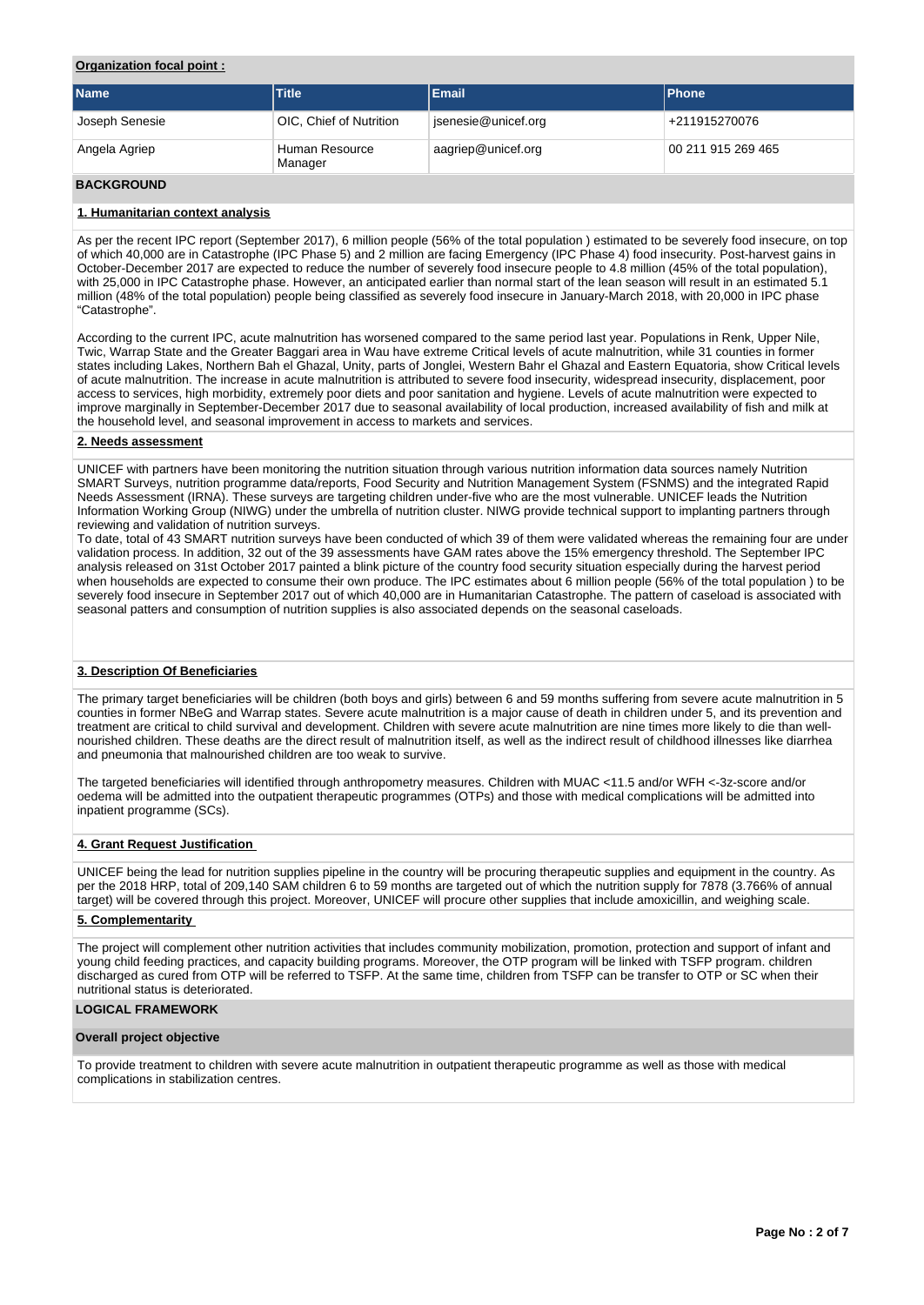| <b>NUTRITION</b>                                                                                       |                                                                                 |                                 |  |  |  |  |  |  |  |  |
|--------------------------------------------------------------------------------------------------------|---------------------------------------------------------------------------------|---------------------------------|--|--|--|--|--|--|--|--|
| <b>Cluster objectives</b>                                                                              | <b>Strategic Response Plan (SRP) objectives</b>                                 | <b>Percentage of activities</b> |  |  |  |  |  |  |  |  |
| Deliver quality lifesaving management of<br>acute malnutrition for the most vulnerable<br>and at risk. | 2017 - SO1: Protect the rights and uphold the<br>dignity of the most vulnerable | 100                             |  |  |  |  |  |  |  |  |

**Contribution to Cluster/Sector Objectives :** This project contributes to the cluster objective 1; "Deliver timely quality lifesaving management of acute malnutrition for the most vulnerable and at risk, reaching at least 80% of SAM and 62% of MAM in girls and boys 6-59 months; 53% of PLW and 60% of elderly in need in the POC's". The core pipeline project has the following supplies; RUTF, therapeutic milk (F75 & F100), digital sclaes, and amoxicillin.

### **Outcome 1**

Improved and equitable access to quality lifesaving nutrition treatment services by boys and girls 6-59 months with SAM through provision of therapeutic nutrition supplies.

## **Output 1.1**

# **Description**

Timely procured and prepositioned SAM supplies for all response mechanisms (routine, RRM/ERT and survival kits)

### **Assumptions & Risks**

The security and the road situation will allow for timely delivery of supplies to partners. As a result, there will be no pipeline breakdown. Risks: Insecurity, seasonal issues, inaccessibility due to insecurity.

# **Indicators**

|                 |                  |                                                                                                           |            | <b>End cycle beneficiaries</b> |  | End<br>cycle  |
|-----------------|------------------|-----------------------------------------------------------------------------------------------------------|------------|--------------------------------|--|---------------|
| Code            | <b>Cluster</b>   | <b>Indicator</b>                                                                                          | <b>Men</b> | Women Boys Girls               |  | <b>Target</b> |
| Indicator 1.1.1 | <b>NUTRITION</b> | [Core pipeline] Number of cartons of RUTF<br>procured                                                     |            |                                |  | 7.878         |
|                 |                  | <b>Means of Verification:</b> Pipeline reports, partner quarterly program reports, RUTF stock-out reports |            |                                |  |               |
| Indicator 1.1.2 | NUTRITION        | [Core pipeline] Number of cartons of RUTF<br>distributed to partners                                      |            |                                |  | 7.878         |

### **Means of Verification :**

### **Activities**

## **Activity 1.1.1**

Procure lifesaving therapeutic nutrition supplies

#### **Activity 1.1.2**

Preposition lifesaving therapeutic nutrition supplies

### **Activity 1.1.3**

Transport, store and distribute the nutrition supplies to implementing partners as per agreements with UNICEF for the treatment of boys and girls 6 to 59 months with SAM

### **Activity 1.1.4**

Monitor the utilization of supplies and report consolidated monthly nutrition supply pipeline updates

### **Additional Targets :**

# **M & R**

### **Monitoring & Reporting plan**

UNICEF in cooperation with implementing partners will monitor the progress and achievements through various ways that includes field monitoring visits, tracking of supplies through the monthly stock status report. Monitoring missions will be conducted post distribution to ensure supplies are safely and properly stored under appropriate conditions, utilized correctly and end user monitoring will also be conducted through visits to OTP sites to ensure supplies have reached the intended beneficiaries. Partners will submit monthly stock-out report using UNICEF supply reporting template to report on supplies received and utilized as well as stock balances and reports will be submitted by the 5th of each month.

As a Pipeline monitoring mechanism, Nutrition cluster in coordination with UNICEF and WFP have established Supply stock out monthly tracking reporting in March 2017. The supply stock-out report captures supply status at facility level. The supply tracking tool has been very vital instrument in improving quality of programs.

### **Workplan**

| <b>Activitydescription</b>                                            | Year   1   2   3   4   5   6   7   8   9   10   11   12 |  |                 |  |                         |    |  |  |
|-----------------------------------------------------------------------|---------------------------------------------------------|--|-----------------|--|-------------------------|----|--|--|
| Activity 1.1.1: Procure lifesaving therapeutic nutrition supplies     | 2018                                                    |  | $X$ $X$ $X$ $X$ |  |                         |    |  |  |
| Activity 1.1.2: Preposition lifesaving therapeutic nutrition supplies | 2018                                                    |  |                 |  | $ X $ $ X $ $ X $ $ X $ | XX |  |  |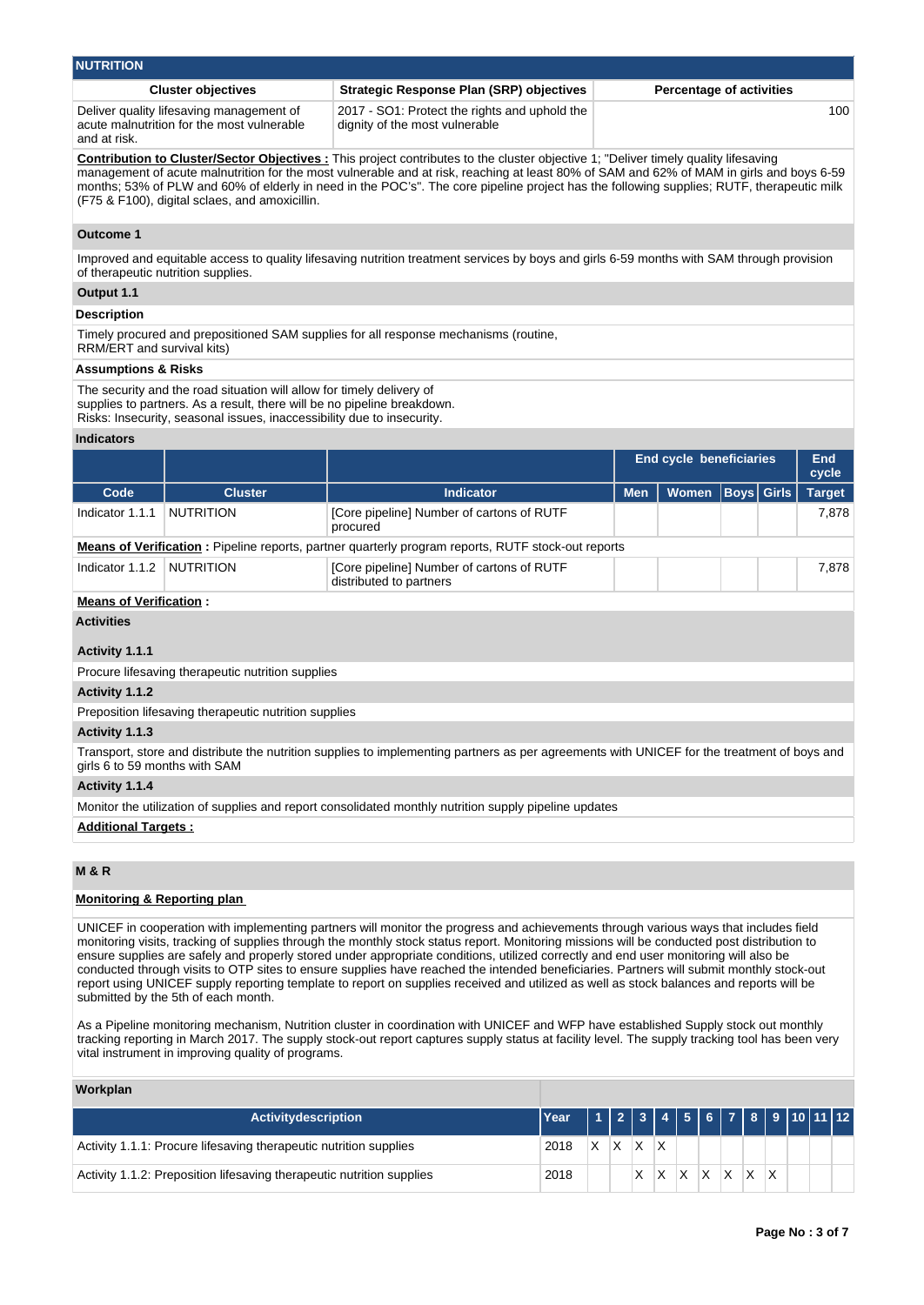|                                                                                                                                                                                                                                                                                                                                                                                                                                                                                                                                                                                                                                                                  | Activity 1.1.3: Transport, store and distribute the nutrition supplies to implementing<br>partners as per agreements with UNICEF for the treatment of boys and girls 6 to<br>59 months with SAM                                                                                                                                                                                                                                                                                                                                                                                                                                                                                                            |   | 2018                                                           |                        | X.  | X.                          |      | $X$ $X$ $X$ $X$ $X$ |    |                   |             |           |    |
|------------------------------------------------------------------------------------------------------------------------------------------------------------------------------------------------------------------------------------------------------------------------------------------------------------------------------------------------------------------------------------------------------------------------------------------------------------------------------------------------------------------------------------------------------------------------------------------------------------------------------------------------------------------|------------------------------------------------------------------------------------------------------------------------------------------------------------------------------------------------------------------------------------------------------------------------------------------------------------------------------------------------------------------------------------------------------------------------------------------------------------------------------------------------------------------------------------------------------------------------------------------------------------------------------------------------------------------------------------------------------------|---|----------------------------------------------------------------|------------------------|-----|-----------------------------|------|---------------------|----|-------------------|-------------|-----------|----|
|                                                                                                                                                                                                                                                                                                                                                                                                                                                                                                                                                                                                                                                                  | Activity 1.1.4: Monitor the utilization of supplies and report consolidated monthly<br>nutrition supply pipeline updates                                                                                                                                                                                                                                                                                                                                                                                                                                                                                                                                                                                   |   | 2018                                                           | X.<br>$\mathsf{X}$     | IX. | X.                          | X.   | X.<br>IX.           | X. | ΙX.               | $ X $ $ X $ |           | X. |
| <b>OTHER INFO</b>                                                                                                                                                                                                                                                                                                                                                                                                                                                                                                                                                                                                                                                |                                                                                                                                                                                                                                                                                                                                                                                                                                                                                                                                                                                                                                                                                                            |   |                                                                |                        |     |                             |      |                     |    |                   |             |           |    |
| <b>Accountability to Affected Populations</b>                                                                                                                                                                                                                                                                                                                                                                                                                                                                                                                                                                                                                    |                                                                                                                                                                                                                                                                                                                                                                                                                                                                                                                                                                                                                                                                                                            |   |                                                                |                        |     |                             |      |                     |    |                   |             |           |    |
| UNICEF has various internal mechanism to ensure that staff has the knowledge on principles of accountability to beneficiaries. Moreover,<br>UNICEF will work closely with partners and communities from project initiation through implementation and monitoring of results.<br>Consultations of men, women, boys and girls among the beneficiaries in targeted counties will contribute to information-sharing including<br>enhancing complaint mechanisms for communities to express their views on the project. UNICEF in partnership with the Nutrition Cluster<br>task force will ensure the accountability to affected populations process remains active. |                                                                                                                                                                                                                                                                                                                                                                                                                                                                                                                                                                                                                                                                                                            |   |                                                                |                        |     |                             |      |                     |    |                   |             |           |    |
| <b>Implementation Plan</b>                                                                                                                                                                                                                                                                                                                                                                                                                                                                                                                                                                                                                                       |                                                                                                                                                                                                                                                                                                                                                                                                                                                                                                                                                                                                                                                                                                            |   |                                                                |                        |     |                             |      |                     |    |                   |             |           |    |
| UNICEF will be responsible to procure, store and transport nutrition supplies to partners and when required preposition the supplies in<br>UNICEF or Partner warehouses. Distribution of therapeutic food to beneficiaries will be the role of partners. During RRM, UNICEF with<br>partners will do direct implementation. UNICEF and partners will monitor storage and utilization of supplies and ensure reporting of stock<br>utilization and balances.                                                                                                                                                                                                      |                                                                                                                                                                                                                                                                                                                                                                                                                                                                                                                                                                                                                                                                                                            |   |                                                                |                        |     |                             |      |                     |    |                   |             |           |    |
|                                                                                                                                                                                                                                                                                                                                                                                                                                                                                                                                                                                                                                                                  | Coordination with other Organizations in project area                                                                                                                                                                                                                                                                                                                                                                                                                                                                                                                                                                                                                                                      |   |                                                                |                        |     |                             |      |                     |    |                   |             |           |    |
|                                                                                                                                                                                                                                                                                                                                                                                                                                                                                                                                                                                                                                                                  | Name of the organization                                                                                                                                                                                                                                                                                                                                                                                                                                                                                                                                                                                                                                                                                   |   | Areas/activities of collaboration and rationale                |                        |     |                             |      |                     |    |                   |             |           |    |
|                                                                                                                                                                                                                                                                                                                                                                                                                                                                                                                                                                                                                                                                  | ACF, Mediar, CWW, PUI, IRC, DAI, WVI,                                                                                                                                                                                                                                                                                                                                                                                                                                                                                                                                                                                                                                                                      |   | Aweil East, Aweil Center, Aweil North, Gogreal West and Twic,, |                        |     |                             |      |                     |    |                   |             |           |    |
|                                                                                                                                                                                                                                                                                                                                                                                                                                                                                                                                                                                                                                                                  | <b>Environment Marker Of The Project</b>                                                                                                                                                                                                                                                                                                                                                                                                                                                                                                                                                                                                                                                                   |   |                                                                |                        |     |                             |      |                     |    |                   |             |           |    |
|                                                                                                                                                                                                                                                                                                                                                                                                                                                                                                                                                                                                                                                                  | A: Neutral Impact on environment with No mitigation                                                                                                                                                                                                                                                                                                                                                                                                                                                                                                                                                                                                                                                        |   |                                                                |                        |     |                             |      |                     |    |                   |             |           |    |
| <b>Gender Marker Of The Project</b>                                                                                                                                                                                                                                                                                                                                                                                                                                                                                                                                                                                                                              |                                                                                                                                                                                                                                                                                                                                                                                                                                                                                                                                                                                                                                                                                                            |   |                                                                |                        |     |                             |      |                     |    |                   |             |           |    |
|                                                                                                                                                                                                                                                                                                                                                                                                                                                                                                                                                                                                                                                                  | 1-The project is designed to contribute in some limited way to gender equality                                                                                                                                                                                                                                                                                                                                                                                                                                                                                                                                                                                                                             |   |                                                                |                        |     |                             |      |                     |    |                   |             |           |    |
|                                                                                                                                                                                                                                                                                                                                                                                                                                                                                                                                                                                                                                                                  | <b>Justify Chosen Gender Marker Code</b>                                                                                                                                                                                                                                                                                                                                                                                                                                                                                                                                                                                                                                                                   |   |                                                                |                        |     |                             |      |                     |    |                   |             |           |    |
| The procurement of nutrition core pipeline supplies consider the need of under five children (boys and girls). The target SAM population of<br>boys, girls will be identified through anthropometry measurement. Those who fulfill the admission criteria will be admitted into the<br>therapeutic programs. The procurement of nutrition core therapeutic supplies equally considers the need of boys and girls and women as<br>the supplies will be distributed to boys and girls in the targeted 5 counties in NBG and Warrap.                                                                                                                                |                                                                                                                                                                                                                                                                                                                                                                                                                                                                                                                                                                                                                                                                                                            |   |                                                                |                        |     |                             |      |                     |    |                   |             |           |    |
| <b>Protection Mainstreaming</b>                                                                                                                                                                                                                                                                                                                                                                                                                                                                                                                                                                                                                                  |                                                                                                                                                                                                                                                                                                                                                                                                                                                                                                                                                                                                                                                                                                            |   |                                                                |                        |     |                             |      |                     |    |                   |             |           |    |
| children.                                                                                                                                                                                                                                                                                                                                                                                                                                                                                                                                                                                                                                                        | To ensure the safety and dignity of beneficiaries (women, boys, and girls), more efforts will be made through improving physical access,<br>timely distribution of supplies, convenient distribution days, tracking of the supply-stock out, setting monitoring feedbacks, and linking with<br>protection actors. Moreover, efforts will be made through advocating for prevention of theft and looting of nutrition supplies among<br>concerned parties, and by preventing beneficiaries from exploitation by implementing partners e.g issuing less ration to malnourished                                                                                                                               |   |                                                                |                        |     |                             |      |                     |    |                   |             |           |    |
|                                                                                                                                                                                                                                                                                                                                                                                                                                                                                                                                                                                                                                                                  | <b>Country Specific Information</b>                                                                                                                                                                                                                                                                                                                                                                                                                                                                                                                                                                                                                                                                        |   |                                                                |                        |     |                             |      |                     |    |                   |             |           |    |
|                                                                                                                                                                                                                                                                                                                                                                                                                                                                                                                                                                                                                                                                  | <b>Safety and Security</b>                                                                                                                                                                                                                                                                                                                                                                                                                                                                                                                                                                                                                                                                                 |   |                                                                |                        |     |                             |      |                     |    |                   |             |           |    |
|                                                                                                                                                                                                                                                                                                                                                                                                                                                                                                                                                                                                                                                                  | This project will target 5 counties in NBeG (Aweil east, Aweil Center and Aweil North) and Warrap (Gogreal West and Twic). In the project<br>target area, UNICEF has a warehouse with a partner in Aweil and establishing another in Kajok so that supplies are secured 24hrs with<br>security guards. To minimize loss of supplies through looting or breakage into the stores, partners store minimal quantities of the<br>commodities especially where there is risky of insecurity. RRM supplies are taken in quantities that can be fully utilized within each mission.<br>Remaining supplies after RRM mission are given to partners that will continue services on ground.                          |   |                                                                |                        |     |                             |      |                     |    |                   |             |           |    |
| Access                                                                                                                                                                                                                                                                                                                                                                                                                                                                                                                                                                                                                                                           |                                                                                                                                                                                                                                                                                                                                                                                                                                                                                                                                                                                                                                                                                                            |   |                                                                |                        |     |                             |      |                     |    |                   |             |           |    |
|                                                                                                                                                                                                                                                                                                                                                                                                                                                                                                                                                                                                                                                                  | UNICEF woks with 47 implementing partners. These partners are spread across the country. Insecurity and geographic inaccessibility are<br>the major issue for implementing partners. UNICEF in coordination with Log cluster distribute nutrition supplies through various means that<br>include humanitarian Air service. UNICEF will ensure supplies will be taken close to the beneficiaries as possible and UNICEF together with<br>humanitarian actors will closely engage with communities to understand contextual issues that may hinder access. UNICEF will manage to<br>reach remote and hard to reach areas through RRM and supplies will be transported through the Humanitarian Air Services. |   |                                                                |                        |     |                             |      |                     |    |                   |             |           |    |
| <b>BUDGET</b>                                                                                                                                                                                                                                                                                                                                                                                                                                                                                                                                                                                                                                                    |                                                                                                                                                                                                                                                                                                                                                                                                                                                                                                                                                                                                                                                                                                            |   |                                                                |                        |     |                             |      |                     |    |                   |             |           |    |
| Code                                                                                                                                                                                                                                                                                                                                                                                                                                                                                                                                                                                                                                                             | <b>Budget Line Description</b>                                                                                                                                                                                                                                                                                                                                                                                                                                                                                                                                                                                                                                                                             |   | D / S Quantity                                                 | <b>Unit</b><br>cost    | ce  | <b>Duration</b><br>Recurran | $\%$ | charged<br>to CHF   |    | <b>Total Cost</b> |             |           |    |
|                                                                                                                                                                                                                                                                                                                                                                                                                                                                                                                                                                                                                                                                  | 1. Staff and Other Personnel Costs                                                                                                                                                                                                                                                                                                                                                                                                                                                                                                                                                                                                                                                                         |   |                                                                |                        |     |                             |      |                     |    |                   |             |           |    |
| 1.1                                                                                                                                                                                                                                                                                                                                                                                                                                                                                                                                                                                                                                                              | <b>Nutrition Specialist P3 (Supplies)</b>                                                                                                                                                                                                                                                                                                                                                                                                                                                                                                                                                                                                                                                                  | D |                                                                | $1 \mid 19,27$<br>4.00 |     |                             | 6    | 100.00              |    |                   | 115,644.00  |           |    |
|                                                                                                                                                                                                                                                                                                                                                                                                                                                                                                                                                                                                                                                                  | TA International Professional supporting supply management                                                                                                                                                                                                                                                                                                                                                                                                                                                                                                                                                                                                                                                 |   |                                                                |                        |     |                             |      |                     |    |                   |             |           |    |
| 1.2                                                                                                                                                                                                                                                                                                                                                                                                                                                                                                                                                                                                                                                              | Nutrition Officer (Supply)                                                                                                                                                                                                                                                                                                                                                                                                                                                                                                                                                                                                                                                                                 | D | 1                                                              | 6,335<br>.00           |     |                             | 6    | 100.00              |    |                   |             | 38,010.00 |    |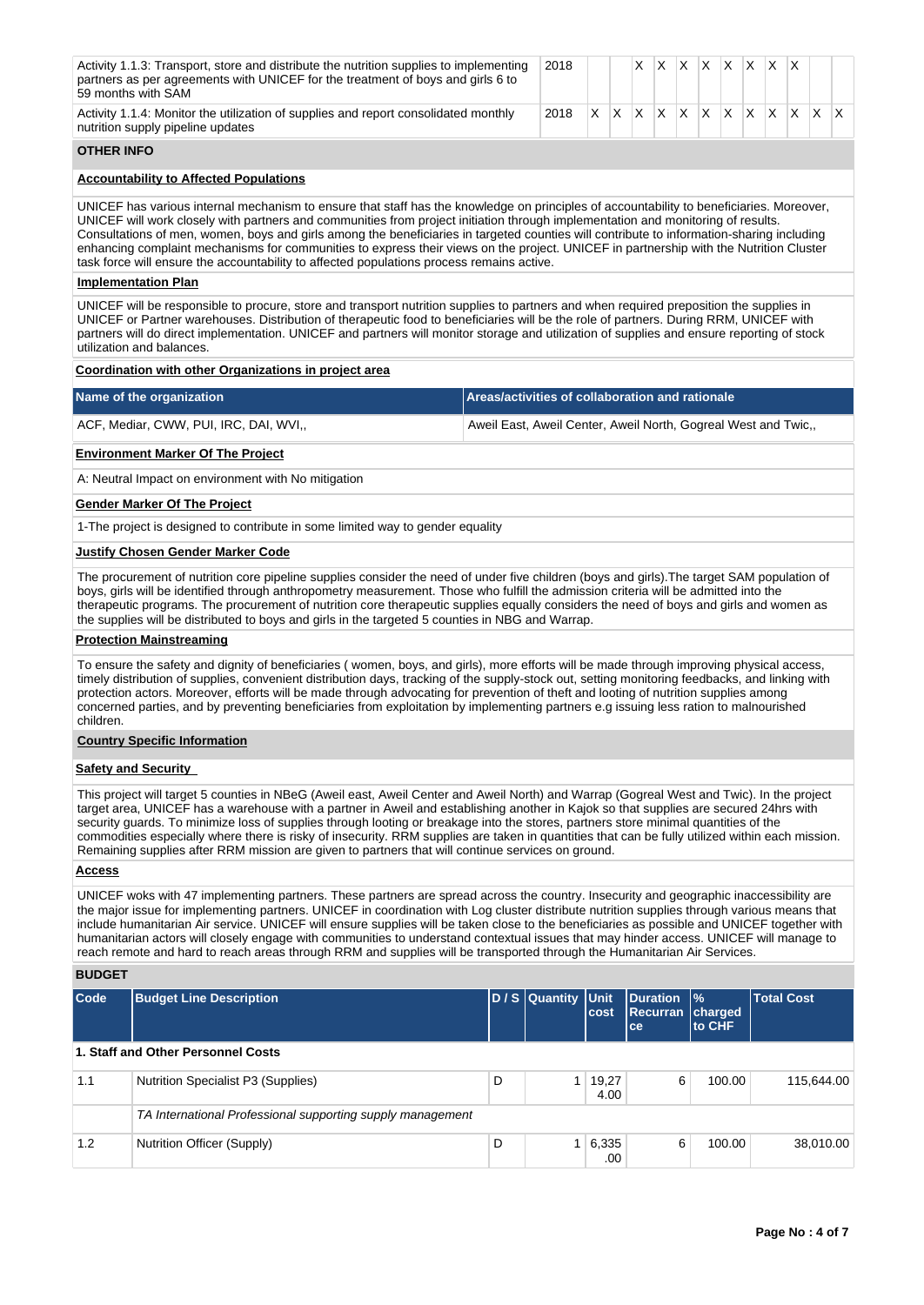|              | National professional managing supplies                                                                                                                                                                                                                                                     |           |                |                |              |             |            |
|--------------|---------------------------------------------------------------------------------------------------------------------------------------------------------------------------------------------------------------------------------------------------------------------------------------------|-----------|----------------|----------------|--------------|-------------|------------|
|              | <b>Section Total</b>                                                                                                                                                                                                                                                                        |           |                |                |              |             | 153,654.00 |
|              | 2. Supplies, Commodities, Materials                                                                                                                                                                                                                                                         |           |                |                |              |             |            |
| 2.1          | Procure, storage and distribute RUTF                                                                                                                                                                                                                                                        | D         |                | 7878 52.00     | $\mathbf{1}$ | 100.00      | 409,656.00 |
|              | Life saving nutrition supplies                                                                                                                                                                                                                                                              |           |                |                |              |             |            |
| 2.2          | Procure, storage and distribute F75                                                                                                                                                                                                                                                         | D         |                | 2400 67.00     | $\mathbf{1}$ | 100.00      | 160,800.00 |
|              | Therapeutic milk for Stabilization Centre                                                                                                                                                                                                                                                   |           |                |                |              |             |            |
| 2.3          | Procure, storage and distribute F100                                                                                                                                                                                                                                                        | D         | 1000           | 58.00          | 1            | 100.00      | 58,000.00  |
|              | Therapeutic milk for Stabilization Centre                                                                                                                                                                                                                                                   |           |                |                |              |             |            |
| 2.4          | Procure digital scales                                                                                                                                                                                                                                                                      | D         |                | 200 12.00      | $\mathbf{1}$ | 100.00      | 2,400.00   |
| 2.5          | Procure, storage and distrubute Amoxicilling syrup                                                                                                                                                                                                                                          | D         | 93750          | 0.25           | 1            | 100.00      | 23,437.50  |
|              |                                                                                                                                                                                                                                                                                             |           |                |                |              |             |            |
|              | <b>Section Total</b>                                                                                                                                                                                                                                                                        |           |                |                |              |             | 654,293.50 |
| 3. Equipment |                                                                                                                                                                                                                                                                                             |           |                |                |              |             |            |
| NA           | <b>NA</b>                                                                                                                                                                                                                                                                                   | <b>NA</b> | 0              | 0.00           | 0            | $\mathbf 0$ | 0.00       |
|              | <b>NA</b>                                                                                                                                                                                                                                                                                   |           |                |                |              |             |            |
|              | <b>Section Total</b>                                                                                                                                                                                                                                                                        |           |                |                |              |             | 0.00       |
|              | 4. Contractual Services                                                                                                                                                                                                                                                                     |           |                |                |              |             |            |
| NA           | <b>NA</b>                                                                                                                                                                                                                                                                                   | <b>NA</b> | 0              | 0.00           | 0            | $\mathbf 0$ | 0.00       |
|              | <b>NA</b>                                                                                                                                                                                                                                                                                   |           |                |                |              |             |            |
|              | <b>Section Total</b>                                                                                                                                                                                                                                                                        |           |                |                |              |             | 0.00       |
| 5. Travel    |                                                                                                                                                                                                                                                                                             |           |                |                |              |             |            |
| 5.1          | Transport /shipment of supplies                                                                                                                                                                                                                                                             | D         | 1              | 140,0<br>00.00 | 1            | 100.00      | 140,000.00 |
|              | The cost of transport for RUTF commodities is usually 36% of the RUTF price, in this case the cost of RUTF is USD 409,656<br>therefore (36 % of 409,656) is 14 7,476.16 which is higher than our ask USD 140,000.So UNICEF will cater for the deficit of<br>USD 7,476.16 from other sources |           |                |                |              |             |            |
|              | <b>Section Total</b>                                                                                                                                                                                                                                                                        |           |                |                |              |             | 140,000.00 |
|              | 6. Transfers and Grants to Counterparts                                                                                                                                                                                                                                                     |           |                |                |              |             |            |
| <b>NA</b>    | <b>NA</b>                                                                                                                                                                                                                                                                                   | <b>NA</b> | 0              | 0.00           | $\pmb{0}$    | 0           | 0.00       |
|              | <b>NA</b>                                                                                                                                                                                                                                                                                   |           |                |                |              |             |            |
|              | <b>Section Total</b>                                                                                                                                                                                                                                                                        |           |                |                |              |             | 0.00       |
|              | 7. General Operating and Other Direct Costs                                                                                                                                                                                                                                                 |           |                |                |              |             |            |
| 7.1          | Coonduct supportive supervision, monitoring and suppoprt to<br>operational costs                                                                                                                                                                                                            | D         | 1 <sup>1</sup> | 10,00<br>0.00  | 1            | 100.00      | 10,000.00  |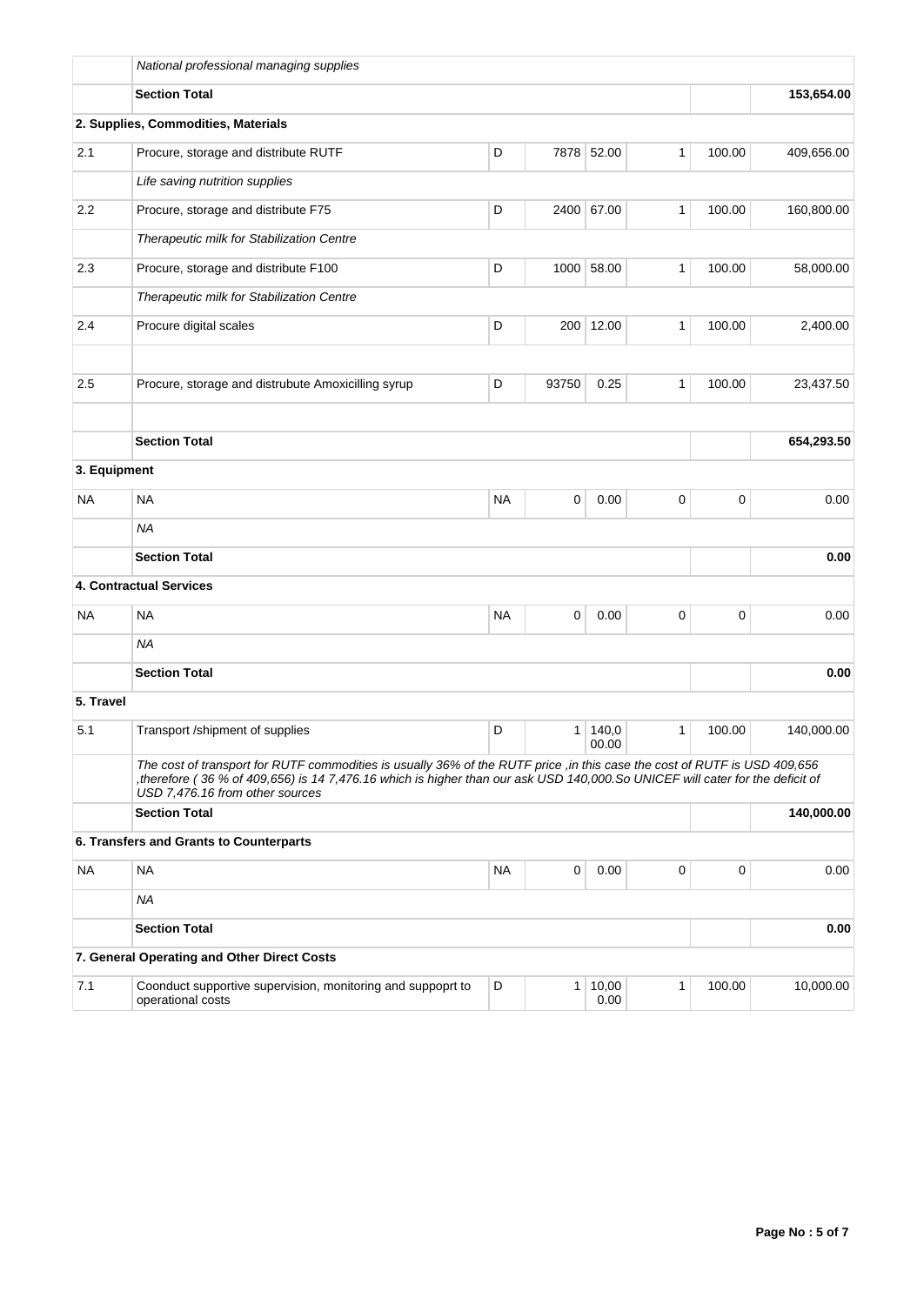| <b>Section Total</b>    |                             |              |  |  |  |  |  |
|-------------------------|-----------------------------|--------------|--|--|--|--|--|
| <b>SubTotal</b>         | 105,232.<br>00 <sub>0</sub> | 957,947.50   |  |  |  |  |  |
| Direct                  |                             | 957,947.50   |  |  |  |  |  |
| Support                 |                             |              |  |  |  |  |  |
| <b>PSC Cost</b>         |                             |              |  |  |  |  |  |
| <b>PSC Cost Percent</b> |                             | 7.00         |  |  |  |  |  |
| <b>PSC Amount</b>       |                             | 67,056.33    |  |  |  |  |  |
| <b>Total Cost</b>       |                             | 1,025,003.83 |  |  |  |  |  |

**Project Locations**

| <b>Location</b>                            | <b>Estimated</b><br>percentage<br>of budget<br>for each<br><b>location</b> | <b>Estimated number of beneficiaries</b><br>for each location |              |      |             |               | <b>Activity Name</b>                                                                                                                                                                                                                                                                                                                                                                                                                                                                           |
|--------------------------------------------|----------------------------------------------------------------------------|---------------------------------------------------------------|--------------|------|-------------|---------------|------------------------------------------------------------------------------------------------------------------------------------------------------------------------------------------------------------------------------------------------------------------------------------------------------------------------------------------------------------------------------------------------------------------------------------------------------------------------------------------------|
|                                            |                                                                            | <b>Men</b>                                                    | <b>Women</b> | Boys |             | Girls   Total |                                                                                                                                                                                                                                                                                                                                                                                                                                                                                                |
| Northern Bahr el Ghazal -> Aweil<br>Centre | 8                                                                          |                                                               |              | 289  | 301         |               | 590 Activity 1.1.1 : Procure lifesaving therapeutic<br>nutrition supplies<br>Activity 1.1.2: Preposition lifesaving therapeutic<br>nutrition supplies<br>Activity 1.1.3 : Transport, store and distribute the<br>nutrition supplies to implementing partners as per<br>agreements with UNICEF for the treatment of<br>boys and girls 6 to 59 months with SAM<br>Activity 1.1.4 : Monitor the utilization of supplies<br>and report consolidated monthly nutrition supply<br>pipeline updates   |
| Northern Bahr el Ghazal -> Aweil<br>East   | 28                                                                         |                                                               |              |      | 1,091 1,135 |               | 2,226 Activity 1.1.1 : Procure lifesaving therapeutic<br>nutrition supplies<br>Activity 1.1.2: Preposition lifesaving therapeutic<br>nutrition supplies<br>Activity 1.1.3 : Transport, store and distribute the<br>nutrition supplies to implementing partners as per<br>agreements with UNICEF for the treatment of<br>boys and girls 6 to 59 months with SAM<br>Activity 1.1.4 : Monitor the utilization of supplies<br>and report consolidated monthly nutrition supply<br>pipeline updates |
| Northern Bahr el Ghazal -> Aweil<br>North  | 17                                                                         |                                                               |              | 668  | 694         |               | 1,362 Activity 1.1.1 : Procure lifesaving therapeutic<br>nutrition supplies<br>Activity 1.1.2: Preposition lifesaving therapeutic<br>nutrition supplies<br>Activity 1.1.3 : Transport, store and distribute the<br>nutrition supplies to implementing partners as per<br>agreements with UNICEF for the treatment of<br>boys and girls 6 to 59 months with SAM<br>Activity 1.1.4 : Monitor the utilization of supplies<br>and report consolidated monthly nutrition supply<br>pipeline updates |
| Warrap -> Gogrial West                     | 8                                                                          |                                                               |              | 312  | 325         |               | 637 Activity 1.1.1 : Procure lifesaving therapeutic<br>nutrition supplies<br>Activity 1.1.2: Preposition lifesaving therapeutic<br>nutrition supplies<br>Activity 1.1.3 : Transport, store and distribute the<br>nutrition supplies to implementing partners as per<br>agreements with UNICEF for the treatment of<br>boys and girls 6 to 59 months with SAM<br>Activity 1.1.4 : Monitor the utilization of supplies<br>and report consolidated monthly nutrition supply<br>pipeline updates   |